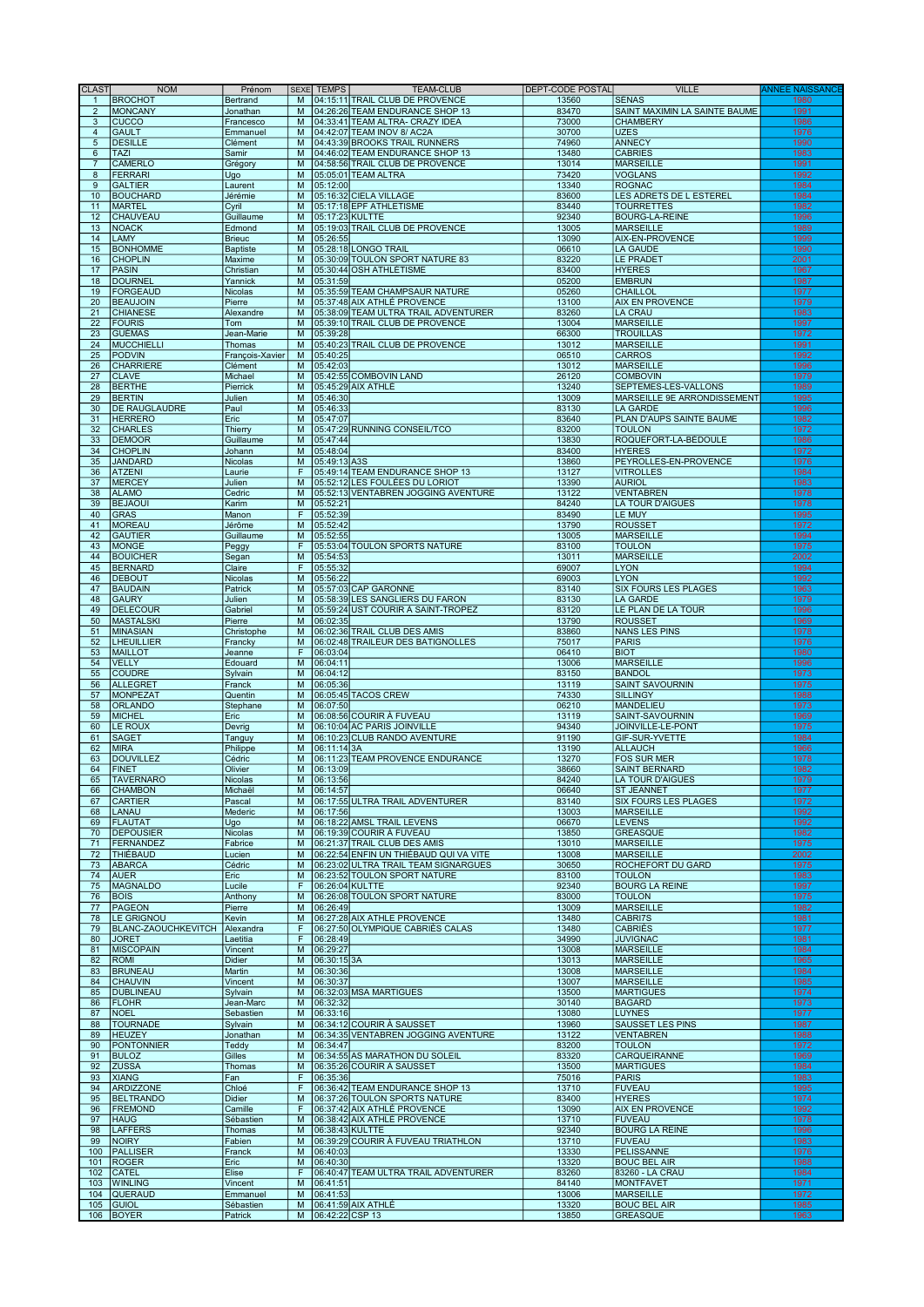| <b>CLAST</b> | <b>NOM</b>                          | Prénom                |                | SEXE TEMPS               | <b>TEAM-CLUB</b>                                   | <b>DEPT-CODE POSTAL</b> | <b>VILLE</b>                            | ANNEE NAISSANCI |
|--------------|-------------------------------------|-----------------------|----------------|--------------------------|----------------------------------------------------|-------------------------|-----------------------------------------|-----------------|
| 107          | <b>ADE</b>                          | Gregory               | M              | 06:42:39                 |                                                    | 92190                   | <b>MEUDON</b>                           | 1972            |
| 108          | <b>AMOUR</b>                        | Mathilde              | F              |                          | 06:42:41 AIX ATHLÉ PROVENCE                        | 13790                   | PEYNIER                                 | 1998            |
| 109          | <b>TOUCAS</b>                       | Vincent               | M              | 06:43:55                 |                                                    | 13720                   | <b>LA BOUILLADISSE</b>                  | 1986            |
| 110          | <b>TREYER</b>                       | Marie                 | F              | 06:44:21                 |                                                    | 13004                   | MARSEILLE                               | 1965            |
| 111          | <b>RAVEL</b>                        | Rémi                  | M              |                          | 06:44:29 AIL DE ROUSSET                            | 13790                   | <b>ROUSSET</b>                          | 1982            |
| 112          | <b>CORTES</b>                       | Thierry               | $\overline{M}$ | 06:44:57                 |                                                    | 13011                   | <b>MARSEILLE</b><br><b>ROGNAC</b>       | 1990            |
| 113          | <b>MOUNEYDIER</b>                   | <b>Brice</b>          | M              |                          | 06:45:18 ROGNAC AC                                 | 13340                   |                                         | 1986            |
| 114          | <b>HELBERT</b>                      | Adrien                | M<br>M         | 06:45:48                 |                                                    | 83660<br>13004          | <b>CARNOULES</b>                        | 1992<br>1957    |
| 115<br>116   | <b>DEVEY</b><br>VAUQUET             | Jean-Marc<br>Victor   | M              | 06:48:52                 | 06:46:08 FREE TRAIL MARSEILLE                      | 06100                   | <b>MARSEILLE</b><br>NIC E               | 1994            |
| 117          | <b>LAMBERT</b>                      | Jean Charles          | M              | 06:48:53                 |                                                    | 13004                   | <b>MARSEILLE</b>                        | 1968            |
| 118          |                                     | Natacha               | F              |                          |                                                    |                         | SAINT REMY DE PROVENCE                  | 1970            |
| 119          | <b>JURAND</b><br><b>COTTET</b>      |                       | M              | 06:49:22                 |                                                    | 13210<br>01700          | <b>BEYNOST</b>                          | 1995            |
| 120          | <b>HITA</b>                         | Charly                | M              | 06:49:27                 |                                                    |                         |                                         | 1978            |
| 121          | <b>CHAUVEL</b>                      | Jerome                | M              | 06:50:42<br>06:51:41 AAA |                                                    | 07200<br>13013          | <b>SAINT PRIVAT</b><br><b>MARSEILLE</b> | 1969            |
| 122          | <b>WILTZIUS</b>                     | Christophe            | M              |                          | 06:53:46 TRAIL CLUB OLLIOULES                      | 83500                   |                                         | 1979            |
| 123          | <b>PROSPERI</b>                     | Frédéric              | M              | 06:53:48                 |                                                    | 92160                   | LA SEYNE SUR MER<br><b>ANTONY</b>       | 1994            |
| 124          | <b>HERMANT</b>                      | Laurent<br>Christophe | M              | 06:54:20                 |                                                    | 13400                   | <b>AUBAGNE</b>                          | 1986            |
| 125          | <b>TURZO</b>                        | Marc                  | M              |                          | 06:57:33 LES TONTONTRAILERS                        | 13380                   | PLAN-DE-CUQUES                          | 1965            |
| 126          | <b>HASSEN</b>                       | Fabrice               | M              |                          | 06:57:39 COURIR À SAUSSET                          | 13960                   | <b>SAUSSET LES PINS</b>                 | 1980            |
| 127          | <b>LEAUTIER</b>                     | Pierre                | M              |                          | 06:57:47 TOULON SPORTS NATURE                      | 83400                   | <b>HYERES</b>                           | 1960            |
| 128          | <b>PIGNOL</b>                       | Thierry               | M              | 06:58:30                 |                                                    | 83640                   | SAINT-ZACHARIE                          | 1971            |
| 129          | <b>RAZIER</b>                       | Thierry               | M              |                          | 06:58:34 LFA TRETS                                 | 13530                   | <b>TRETS</b>                            | 1984            |
| 130          | <b>COLMOU</b>                       | Ronan                 | M              |                          | 06:58:45 COURIR A FUVEAU                           | 13710                   | FUVEAU                                  | 1976            |
| 131          | <b>NIRMA</b>                        | Tristan               | M              | 06:59:37                 |                                                    | 13006                   | <b>MARSEILLE</b>                        | 1993            |
| 132          | <b>TROVATO</b>                      | Denis                 | M              | 07:00:44                 |                                                    | 13100                   | <b>AIX EN PROVENCE</b>                  | 1967            |
| 133          | <b>MOLLARD</b>                      | David                 | M              | 07:00:48                 |                                                    | 83500                   | 83500 - LA SEYNE SUR MER                | 1983            |
| 134          | <b>CALZIA</b>                       | Romain                | M              | 07:03:02                 |                                                    | 06800                   | <b>CAGNES SUR MER</b>                   | 1988            |
| 135          | CAYZAC                              | Vincent               | M              | 07:03:33                 |                                                    | 13006                   | <b>MARSEILLE</b>                        | 1994            |
| 136          | <b>TOQUART</b>                      | Aurélie               | F              | 07:04:33                 |                                                    | 54000                   | NANCY                                   | 1988            |
| 137          | <b>PELBOIS</b>                      | Jean-Marc             | $\overline{M}$ | 07:06:12                 |                                                    | 13006                   | <b>MARSEILLE</b>                        | 1971            |
| 138          | NYFFENEGGER                         | Laurent               | M              | 07:06:52                 |                                                    | 13114                   | PUYLOUBIER                              | 1974            |
| 139          | <b>SON</b>                          | Melanie               | F              |                          | 07:07:19 TRAIL CLUB DES AMIS                       | 13300                   | <b>SALON DE PROVENCE</b>                | 1981            |
| 140          | <b>FAUQUETTE</b>                    | Bertrand              | M              |                          | 07:07:25 TRAIL CLUB OLLIOULES                      | 83140                   | SIX-FOURS-LES-PLAGES                    | 1976            |
| 141          | <b>BOURG</b>                        | Gael                  | M              |                          | 07:07:49 AIL ROUSSET                               | 13090                   | <b>AIX EN PROVENCE</b>                  | 1990            |
| 142          | <b>FIEVET</b>                       | Damien                | M              | 07:09:30 AMSLF           |                                                    | 77124                   | PENCHARD                                | 1973            |
| 143          | <b>PICARD</b>                       | <b>Nicolas</b>        | M              |                          | 07:10:23 LES VENTRONS                              | 13420                   | <b>GEMENOS</b>                          | 1978            |
| 144          | <b>D'AMORE</b>                      | Raphael               | $\overline{M}$ |                          | 07:10:42 JOGGEUR AUBAGNAIS                         | 13400                   | <b>AUBAGNE</b>                          | 1976            |
| 145          | <b>FABIEN</b>                       | Alice                 | F              | 07:11:01 CABBA           |                                                    | 13320                   | <b>BOUC BEL AIR</b>                     | 1981            |
| 146          | <b>DHALENNE</b>                     | Geoffrey              | M              | 07:11:13                 |                                                    | 83200                   | <b>TOULON</b>                           | 1988            |
| 147          | <b>LOUPOT</b>                       | Olivier               | M              | 07:14:34                 |                                                    | 83130                   | <b>LA GARDE</b>                         | 1970            |
| 148          | <b>DELANNOY</b>                     | Mederic               | M              | 07:15:09                 |                                                    | 13090                   | <b>AIX EN PROVENCE</b>                  | 1991            |
| 149          | <b>PERRON</b>                       | <b>Bastien</b>        | M              |                          | 07:15:09 BABIZ TEAM                                | 74100                   | <b>VETRAZ MONTHOUX</b>                  | 1995            |
| 150          | <b>MATHIEU</b>                      | Benedicte             | F              |                          | 07:15:11 TOULON SPORT NATURE                       | 83160                   | <b>LA VALETTE</b>                       | 1967            |
| 151          | <b>OLIVIER</b>                      | Vincent               | M              |                          | 07:15:32 TELETHON 2022                             | 13006                   | <b>MARSEILLE</b>                        | 1993            |
| 152          | <b>DARBLADE</b>                     | <b>Bruno</b>          | M              |                          | 07:15:47 CAP GARONNE                               | 83400                   | <b>HYERES</b>                           | 1966            |
| 153          | <b>PAYEBIEN</b>                     | Gregory               | $\overline{M}$ | 07:15:56                 |                                                    | 01120                   | <b>DAGNEUX</b>                          | 1977            |
| 154          | <b>EBERHART</b>                     | Pascal                | M              |                          | 07:16:04 SAINT CHAM'ATHLÉTIC CLUB                  | 13250                   | 13250 - ST CHAMAS                       | 1967            |
| 155          | <b>REMY</b>                         | Benoit                | M              |                          | 07:16:25 COURIR À FUVEAU                           | 13850                   | <b>GREASQUE</b>                         | 1981            |
| 156          | <b>AYOUB</b>                        | Hugo                  | M              | 07:16:27                 |                                                    | 83190                   | <b>OLLIOULES</b>                        | 1996            |
| 157          | <b>CASTELLANI</b>                   | Cedric                | M              |                          | 07:17:02 TESSIETIAMO                               | 13127                   | <b>VITROLLES</b>                        | 1978            |
| 158          | <b>SAUNIER</b>                      | Laurent               | M              |                          | 07:17:08 OLYMPIQUE CABRIÈS CALAS                   | 13127                   | <b>VITROLLES</b>                        | 1970            |
| 159          | <b>FRENNA</b>                       | Adrien                | M              | 07:18:06                 |                                                    | 13760                   | <b>SAINT CANNAT</b>                     | 1989            |
| 160          | <b>DELOIRE</b>                      | Gilles                | M              |                          | 07:18:06 ESPN MARSEILLE                            | 13009                   | <b>MARSEILLE</b>                        | 1971            |
| 161          | <b>SIRAGUSANO</b>                   | Andrew                | M              | 07:18:06                 |                                                    | 13100                   | AIX-EN-PROVENCE                         | 1981            |
| 162          | CASU                                | Sandra                | F              |                          | 07:18:16 LES TONTONTRAILERS                        | 13380                   | <b>PLAN DE CUQUES</b>                   | 1968            |
| 163          | <b>JAFRATE</b>                      | Emilie                | F              |                          | 07:18:38 MULHOUSE GRAND FOND                       | 68760                   | <b>GOLDBACH</b>                         | 1987            |
| 164          | <b>BOUHIRON</b>                     | Jean-Baptiste         | M              | 07:19:43                 |                                                    | 75019                   | PARIS                                   | 1995            |
| 165          | <b>PAGET</b>                        | Alexandre             | M              |                          | 07:20:07 LES SANGLIERS DE JANAS                    | 83500                   | <b>LA SEYNE SUR MER</b>                 | 1968            |
| 166          | <b>AZOULAY</b>                      | Lionel                | M              | 07:22:07                 |                                                    | 75017                   | PARIS 17EME                             | 1973            |
| 167          | MAÏKE                               | Julien                | M              | 07:22:23                 |                                                    | 83200                   | <b>TOULON</b>                           | 1983            |
| 168          | <b>MUSSE</b>                        | David                 | M              | 07:22:50                 |                                                    | 13109                   | <b>SIMIANE</b>                          | 1973            |
| 169          | <b>PELLOUX</b>                      | Christian             | M              |                          | 07:23:00 AS CAVAILLON                              | 84300                   | <b>CAVAILLON</b>                        | 1967            |
| 170          | <b>OLAGNIER</b>                     | Eymeric               | M              | 07:25:15                 |                                                    | 30630                   | <b>CORNILLON</b>                        | 1975            |
|              | 171 JULIARD                         | Jérôme                |                | M 07:25:16               |                                                    | 06130                   | <b>GRASSE</b>                           | 1982            |
|              | 172 FERNANDEZ                       | Renee                 | F              |                          | 07:26:49 TRAIL CLUB DES AMIS                       | 13010                   | <b>MARSEILLE</b>                        | 1977            |
| 173          | ROUMEGUERE                          | Stephane              | M              | 07:28:04                 |                                                    | 06000                   | NICE                                    | 1984            |
| 174          | LARI                                | Christophe            | M              | 07:30:34                 |                                                    | 13105                   | MIMET                                   | 1990            |
| 175          | <b>CECCARINI</b>                    | Guilhem               | M              |                          | 07:31:31 LES BIPEDES DE LA VAUNAGE                 | 30900                   | <b>NIMES</b>                            | 1975            |
| 176          | <b>MASSON</b>                       | <b>Xavier</b>         | M              | 07:32:17                 |                                                    | 13300                   | SALON-DE-PROVENCE                       | 1971            |
| 177          | <b>COCHINI</b>                      | Sandra                | F              |                          | 07:32:34 LA FOULÉE DE GREASQUE - SPORT ADD         | 13850                   | <b>GREASQUE</b>                         | 1969            |
| 178          | <b>BOURBOTTE</b>                    | Gaetan                | M              | 07:32:42                 |                                                    | 13005                   | MARSEILLE 05                            | 1989            |
| 179          | <b>ROCCO</b>                        | Angelique             | F              | 07:34:20                 |                                                    | 13011                   | <b>MARSEILLE</b>                        | 1984            |
| 180          | <b>JAMOIS</b>                       | Sébastien             | M              | 07:34:51 BCAM            |                                                    | 34440                   | <b>NISSAN LEZ ENSERUNE</b>              | 1969            |
| 181          | <b>DAVOUST</b>                      | Jean                  | M              | 07:35:22                 |                                                    | 13360                   | <b>ROQUEVAIRE</b>                       | 1974            |
| 182          | <b>ALBOUY</b>                       | Christophe            | M              | 07:36:01                 |                                                    | 83000                   | <b>TOULON</b>                           | 1967            |
| 183          | <b>EBADI</b>                        | Barbara               | F              |                          | 07:37:17 TEAM TRAIL COTE BLEUE                     | 13500                   | <b>MARTIGUES</b>                        | 1972            |
| 184          | <b>ROUX</b>                         | Thomas                | M              | 07:37:36                 |                                                    | 13320                   | <b>BOUC BEL AIR</b>                     | 1977            |
| 185          | <b>LAPORTE</b>                      | Georges               | M              | 07:37:37                 |                                                    | 04100                   | MANOSQUE                                | 1977            |
| 186          | <b>KUIPERS</b>                      | Alex                  | M              | 07:38:23                 |                                                    | 3641 ZK                 | MIJDRECHT                               | 1973            |
| 187          | <b>GOUY</b>                         | Nathalie              | F              | 07:39:53 USSE            |                                                    | 38120                   | PROVEYSIEUX                             | 1979            |
| 188          | <b>ARCURI</b>                       | Raphaël               | M              | 07:45:00                 |                                                    | 13090                   | <b>AIX-EN-PROVENCE</b>                  | 1995            |
| 189          | <b>LIGER</b>                        | Jimmy                 | M              |                          | 07:45:27 COURIR A BEAUCAIRE                        | 30490                   | <b>MONTFRIN</b>                         | 1973            |
| 190          | <b>LABOUREL</b>                     | Hugues                | M              | 07:46:35                 |                                                    | 83170                   | <b>ROUGIERS</b>                         | 1975            |
| 191          | <b>ANNALORO</b>                     | Jérôme                | M              |                          | 07:46:50 BMA SECTION TRAIL                         | 30200                   | <b>CHUSCLAN</b>                         | 1967            |
| 192          | <b>PASCAL</b>                       | Jean-Christophe       | M              | 07:47:13                 |                                                    | 13400                   | <b>AUBAGNE</b>                          | 1973            |
| 193          | <b>BOUCHARD-MOURIER</b>             | Sylvain               | M              | 07:47:57                 |                                                    | 13821                   | LA PENNE SUR HUVEAUNE                   | 1972            |
| 194          | <b>GAUTIER</b>                      | Frederic              | M              | 07:48:59                 |                                                    | 13114                   | PUYLOUBIER                              | 1967            |
| 195          | <b>BAUDOUIN</b><br><b>ROUQUETTE</b> | Mickael               | M              |                          | 07:49:02 CAP EN LUBERON<br>07:49:03 CAP EN LUBERON | 84360<br>84360          | LAURIS<br>LAURIS                        | 1982<br>1986    |
| 196<br>197   | <b>VIOT</b>                         | David<br>Thomas       | M<br>M         | 07:50:51                 |                                                    | 83190                   | <b>OLLIOULES</b>                        | 1974            |
| 198          | <b>GODEFROY</b>                     |                       | M              | 07:51:19 TCO             |                                                    | 83000                   | <b>TOULON</b>                           | 1965            |
|              |                                     | Philippe              |                |                          |                                                    |                         | <b>SAINT CHAMAS</b>                     | 1977            |
| 199          | <b>CASTILLON</b>                    | Jimmy                 | M              |                          | 07:53:32 SCAC ST CHAMAS                            | 13250                   |                                         |                 |
| 200          | PUECH                               | Christophe            | M              |                          | 07:54:27 SAINT CLÉMENT TRAIL & RUN                 | 34980                   | SAINT CLÉMENT DE RIVIÈRE                | 1973            |
| 201          | <b>ARNAUD</b>                       | Michel                | M              | 07:55:57                 |                                                    | 13011                   | <b>MARSEILLE</b>                        | 1960            |
| 202          | <b>LITTOLFF</b>                     | Thomas                | M              | 07:58:04                 |                                                    | 13010                   | MARSEILLE 10                            | 2002            |
| 203<br>204   | <b>FORTIN</b><br><b>BERNE</b>       | Yannick               | M<br>M         |                          | 07:58:42 MASSILIA MARATHON                         | 13012                   | <b>MARSEILE</b>                         | 1977<br>1970    |
| 205          | <b>FERNANDEZ</b>                    | Olivier<br>Béatrice   | F              | 07:59:01                 | 07:58:42 MASSILIA MARATHON                         | 13012<br>34160          | <b>MARSEILLE</b><br><b>BEAULIEU</b>     | 1965            |
| 206          | <b>BONNAFOUS</b>                    | Jérome                | M              |                          | 08:00:05 COURIR A VAUVERT                          | 30640                   | <b>BAUVOISIN</b>                        | 1976            |
| 207          |                                     | Pierre-Alexis         | M              |                          | 08:00:26 LE TEIL COURT                             | 07210                   | <b>CHOMERAC</b>                         |                 |
| 208          | <b>DESMARES</b>                     |                       | F              | 08:02:13                 |                                                    |                         | <b>AIX EN PROVENCE</b>                  | 1991<br>1983    |
| 209          | <b>SAIDI</b><br><b>MONGE</b>        | Myriam                | M              |                          | 08:05:48 TOULON SPORTS NATURE                      | 13100<br>83100          | <b>TOULON</b>                           | 1974            |
| 210          | FASQUEL                             | Stéphane              | M              |                          | 08:12:25 DUNES D'ESPOIR - WRC                      | 91320                   | <b>WISSOUS</b>                          | 1971            |
| 211          | PINCZON DU SEL                      | Arnaud<br>Olivier     | M              |                          | 08:14:55 COURIR À FUVEAU                           | 13710                   | <b>FUVEAU</b>                           | 1968            |
|              | 212 CARASCO                         | Loic                  |                |                          | M   08:15:02 ALEX COACHING 83                      | 83910                   | POURRIÈRES                              | 1991            |
|              |                                     |                       |                |                          |                                                    |                         |                                         |                 |